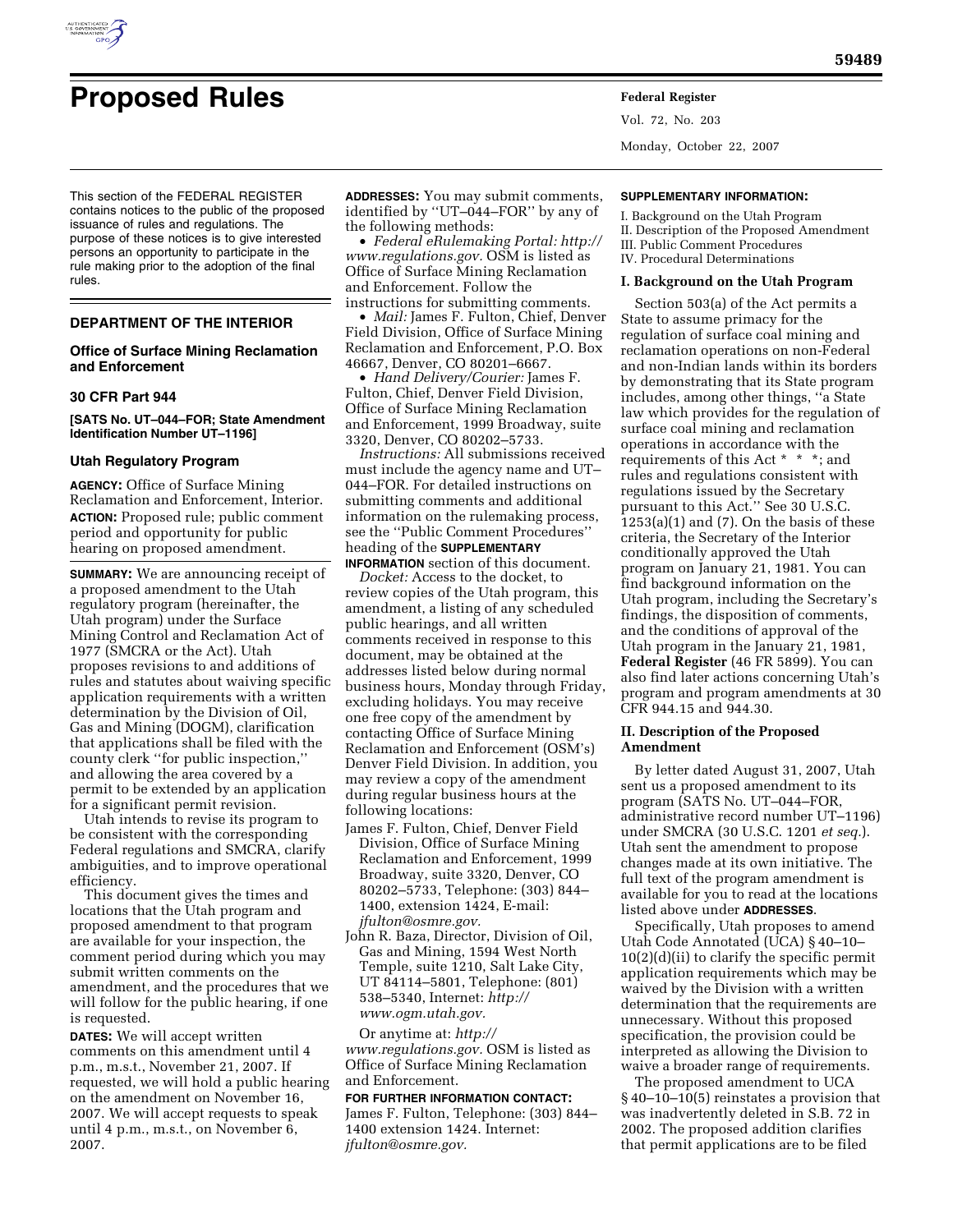with the county clerk ''for public inspection.''

The above proposed revisions to UCA § 40–10–10(2)(d)(ii) and UCA § 40–10– 10(5) address topics that were originally addressed in SATS No. UT–042–FOR (administrative record number UT– 1171) and included in the February 21, 2003, concern letter (administrative record number UT–1180) from OSM to DOGM.

Proposed changes to UCA § 40–10– 12(1)(c) add a provision allowing extensions to area covered by a permit to be made through significant permit revisions. Additional changes recodify the provision and do not change the meaning of the existing statute.

The proposed change to Administrative Rule R645–303–222 implements the proposed changes to UCA  $\S$  40–10–12(1)(c) and reflects the procedural requirements referenced for permit revisions rather than the previous reference to new permit application requirements. The above proposed amendment to R645–303–222 was originally proposed in UT–043– FOR (admin record number UT–1181). OSM raised concerns regarding a conflict with the Utah statute (UCA) § 40–10–12(1)(c) in a phone conversation on January 23, 2006, documented as administrative record number UT–1190. Utah formally withdrew the proposed amendment to R645–303–222 on February 16, 2006 (admin record number UT–1194) pending their submittal of a proposed change to UCA § 40–10–12(1)(c).

# **III. Public Comment Procedures**

Under the provisions of 30 CFR 732.17(h), we are seeking your comments on whether the amendment satisfies the applicable program approval criteria of 30 CFR 732.15. If we approve the amendment, it will become part of the Utah program.

#### *Written Comments*

Send your written or electronic comments to us at the addresses given above. Your written comments should be specific, pertain only to the issues proposed in this rulemaking, and include explanations in support of your recommendations. We will not consider or respond to your comments when developing the final rule if they are received after the close of the comment period (see **DATES**). We will make every attempt to log all comments into the record for this rulemaking, but comments delivered to an address other than the those listed above may not be logged in.

# *Public Availability of Comments*

Before including your address, phone number, e-mail address, or other personal identifying information in your comment, you should be aware that your entire comment—including your personal identifying information—may be made publicly available at any time. While you can ask us in your comment to withhold your personal identifying information from public review, we cannot guarantee that we will be able to do so.

# *Public Hearing*

If you wish to speak at the public hearing, contact the person listed under **FOR FURTHER INFORMATION CONTACT** by 4 p.m., m.s.t. on November 6, 2007. If you are disabled and need special accommodations to attend a public hearing, contact the person listed under **FOR FURTHER INFORMATION CONTACT**. We will arrange the location and time of the hearing with those persons requesting the hearing. If no one requests an opportunity to speak, we will not hold the hearing.

To assist the transcriber and ensure an accurate record, we request, if possible, that each person who speaks at a public hearing provide us with a written copy of his or her comments. The public hearing will continue on the specified date until everyone scheduled to speak has been given an opportunity to be heard. If you are in the audience and have not been scheduled to speak and wish to do so, you will be allowed to speak after those who have been scheduled. We will end the hearing after everyone scheduled to speak and others present in the audience who wish to speak, have been heard.

## *Public Meeting*

If only one person requests an opportunity to speak, we may hold a public meeting rather than a public hearing. If you wish to meet with us to discuss the amendment, please request a meeting by contacting the person listed under **FOR FURTHER INFORMATION CONTACT**. All such meetings are open to the public and, if possible, we will post notices of meetings at the locations listed under **ADDRESSES**. We will make a written summary of each meeting a part of the administrative record.

#### **IV. Procedural Determinations**

#### *Executive Order 12630—Takings*

This rule does not have takings implications. This determination is based on the analysis performed for the counterpart Federal regulation.

# *Executive Order 12866—Regulatory Planning and Review*

This rule is exempted from review by the Office of Management and Budget (OMB) under Executive Order 12866.

# *Executive Order 12988—Civil Justice Reform*

The Department of the Interior has conducted the reviews required by section 3 of Executive Order 12988 and has determined that this rule meets the applicable standards of subsections (a) and (b) of that section. However, these standards are not applicable to the actual language of State regulatory programs and program amendments because each program is drafted and promulgated by a specific State, not by OSM. Under sections 503 and 505 of SMCRA (30 U.S.C. 1253 and 1255) and the Federal regulations at 30 CFR 730.11, 732.15, and 732.17(h)(10), decisions on proposed State regulatory programs and program amendments submitted by the States must be based solely on a determination of whether the submittal is consistent with SMCRA and its implementing Federal regulations and whether the other requirements of 30 CFR parts 730, 731, and 732 have been met.

#### *Executive Order 13132—Federalism*

This rule does not have federalism implications. SMCRA delineates the roles of the Federal and State governments with regard to the regulation of surface coal mining and reclamation operations. One of the purposes of SMCRA is to ''establish a nationwide program to protect society and the environment from the adverse effects of surface coal mining operations.'' Section 503(a)(1) of SMCRA requires that State laws regulating surface coal mining and reclamation operations be ''in accordance with'' the requirements of SMCRA. Section 503(a)(7) requires that State programs contain rules and regulations ''consistent with'' regulations issued by the Secretary pursuant to SMCRA.

## *Executive Order 13175—Consultation and Coordination With Indian Tribal Governments*

In accordance with Executive Order 13175, we have evaluated the potential effects of this rule on Federally recognized Indian Tribes and have determined that the rule does not have substantial direct effects on one or more Indian Tribes, on the relationship between the Federal government and Indian Tribes, or on the distribution of power and responsibilities between the Federal government and Indian Tribes.